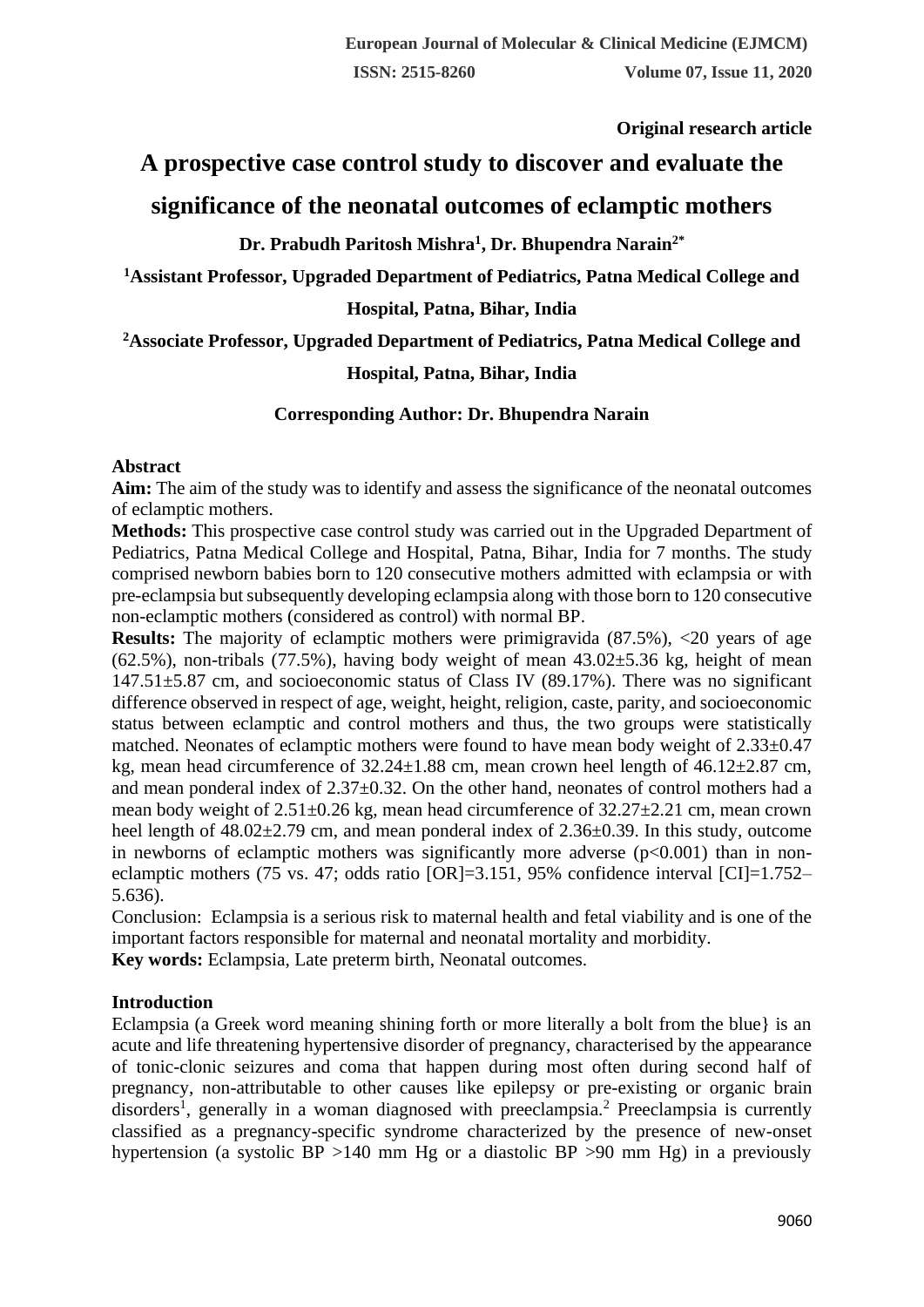**ISSN: 2515-8260 Volume 07, Issue 11, 2020**

normotensive woman after 20 weeks gestation with proteinuria (urinary excret -hour specimen). $<sup>2</sup>$ </sup>

The incidence and morbidities associated with eclampsia varies greatly between developed and developing countries. Global and regional estimates indicated a crude incidence of eclampsia fluctuating from 0 to 0.1 in Europe and up to 4% in Nigeria.<sup>3</sup> The case fatality rate (number of deaths/number of cases) of eclampsia ranges from 0-1.8% in high-income countries up to  $17.7\%$  in India.<sup>4</sup> These data highlights the impact of the socioeconomic standard and availability of medical facilities on the magnitude of the problem. In UK incidence of eclampsia is 4.9/10000 and in USA it is 4.3/10000 deliveries.<sup>5</sup> Unfortunately, eclampsia still complicates much larger number of pregnancies in world. In, India its incidence is reported to be 220/10000 deliveries.<sup>6</sup> It is estimated that about 7% of maternal mortality is associated with hypertensive disorders of pregnancy, particularly eclampsia.<sup>7</sup> With better antenatal care, early recognition and hospital treatment of severe preeclampsia patients, the incidence of eclampsia can be decreased. But there are a minority of patients in whom eclampsia comes like a "Bolt from the blue". For these unfortunate and ignorant patients, we can offer service by reducing both maternal and perinatal mortality due to eclampsia by timely intervention and management. However, the studies related to the adverse neonatal outcomes of eclampsia in India are limited. Hence, we planned this study to find out the neonatal outcomes of eclamptic mothers and their significance in a rural tertiary health care institution which caters mainly agro-based village population largely representing the typical pattern of socioeconomic and demographic characteristics of rural India.

### **Material and methods**

This prospective case control study was carried out in the Department of Pediatrics, Patna Medical College and Hospital, Patna, Bihar, India for 7 months. after taking the approval of the protocol review committee and institutional ethics committee.

## **Methodology**

After taking informed consent detailed history was taken from the patient. The study comprised newborn babies born to 120 consecutive mothers admitted with eclampsia or with preeclampsia but subsequently developing eclampsia along with those born to 120 consecutive non-eclamptic mothers (considered as control) with normal BP. The non-eclamptic mothers were selected after statistically matching the sociodemographic and nutritional profile such as religion, caste, age, socio-economic status, parity, body weight, and height with those of eclamptic mothers. Mothers <28 weeks of gestation or suffering from essential hypertension, chronic illness, epilepsy, or taking any drug with teratogenicity and those giving birth to twin babies or babies with gross congenital malformation were excluded from both the groups.

All the mothers included in the study were first evaluated clinically by history including age, parity, last menstrual period, and socioeconomic status according to modified Kuppuswamy scale, 2007<sup>8</sup>, detailed data from antenatal records and then by examination including weight, height, and BP.

All the neonates in the labor room or operation theatre were evaluated at birth for birth asphyxia and managed accordingly. Routine Apgar scoring at 1 min and 5 min, capillary blood glucose (CBG), and serum Ca estimation were also done for all at birth. All the neonates were reexamined at 24 h after birth including gestational age according to New Ballard scores<sup>9</sup>, estimation of body weight percentile according to intrauterine weight chart<sup>10</sup> and anthropometry and were routinely followed until completed  $7<sup>th</sup>$  postnatal day or through their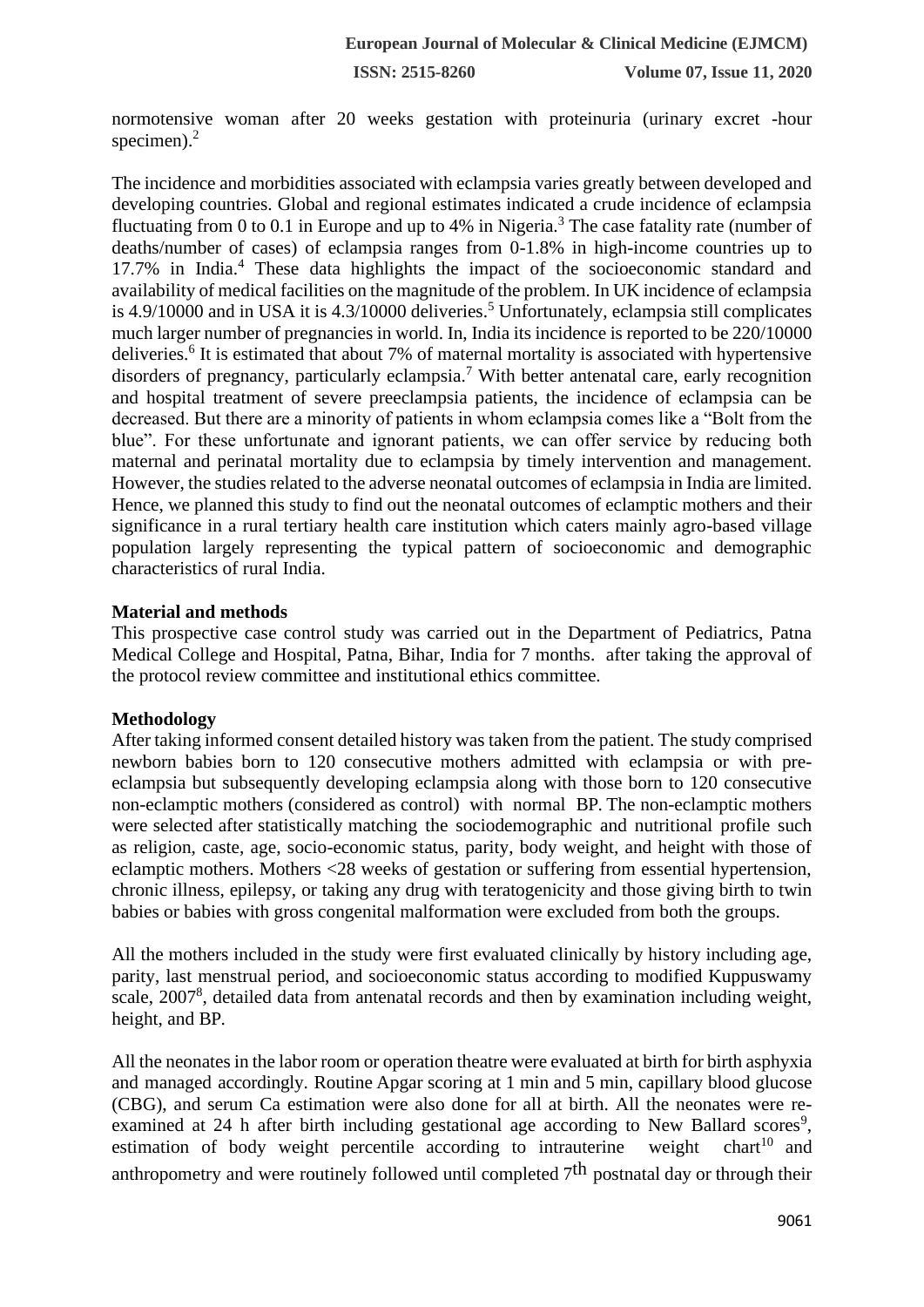**ISSN: 2515-8260 Volume 07, Issue 11, 2020**

course of illness. Sick neonates of eclamptic and non-eclamptic mothers were further evaluated by sepsis screen as per the institutional protocol, and other relevant investigations like blood culture, CBG, chest x-ray, ultrasonography etc. and treated accordingly. In categorizing the various neonatal outcomes, the WHO working definitions of preterm as delivery before 37 completed weeks of gestation, low birth weight (LBW) as birth weight <2.5 kg, intrauterine growth retardation (IUGR) as birth weight  $<10$ <sup>th</sup> percentile according to gestational age, birth asphyxia as APGAR score at one minute  $< 7$ , early-onset sepsis (EOS) as onset of sepsis within 3 days of postnatal period, early neonatal death (END) as neonatal death within 7 days of postnatal period, and stillbirth as delivery of dead fetus after 28 weeks of gestation were followed.

### **Statistical analysis**

All the data were compiled and analyzed in the SPSS (version 22.0) software for appropriate statistical tests. Student t-tests for continuous maternal variables to compare means and Chisquare tests for categorical variables were done to find no significant difference  $(p>0.05)$ between the two groups of eclamptic and control mothers. Chi-square tests were done to find out the significance  $(p<0.05)$  of association between neonatal outcomes and eclampsia.

### **Results**

Demographic details of the study population have been presented in Table 1. A total of 90% of both eclamptic mothers took full course of iron-folate supplementation while 85% received at least three antenatal visits at hospital. A total of 70% had hemoglobin of 10 g% or more, as evidenced from their antenatal records. The majority of eclamptic mothers were primigravida  $(87.5\%)$ ,  $\lt 20$  years of age  $(62.5\%)$ , non-tribals  $(77.5\%)$ , having body weight of mean 43.02±5.36 kg, height of mean 147.51±5.87 cm, and socioeconomic status of Class IV (89.17%). There was no significant difference observed in respect of age, weight, height, religion, caste, parity, and socioeconomic status between eclamptic and control mothers (Tables 2 and 3) and thus, the two groups were statistically matched. Neonates of eclamptic mothers were found to have mean body weight of 2.33±0.47 kg, mean head circumference of  $32.24 \pm 1.88$  cm, mean crown heel length of  $46.12 \pm 2.87$  cm, and mean ponderal index of 2.37±0.32. On the other hand, neonates of control mothers had a mean body weight of  $2.51\pm0.26$  kg, mean head circumference of  $32.27\pm2.21$  cm, mean crown heel length of  $48.02\pm2.79$  cm, and mean ponderal index of  $2.36\pm0.39$ . In this study, outcome in newborns of eclamptic mothers was significantly more adverse  $(p<0.001)$  than in non-eclamptic mothers (75 vs. 47; odds ratio [OR]=3.151, 95% confidence interval [CI]=1.752–5.636).

In this study, four significant neonatal outcomes of eclamptic mothers (Table 4) were observed as preterm (OR=3.301, 95% CI=1.672–5.922, p=0.001), LBW (OR=3.377, 95% CI=1.965– 5.912, p<0.001), IUGR (OR=4.597, 95% CI=1.312–17.129, p=0.032), and birth asphyxia  $(OR=2.671, 95\% \text{ CI}=1.328-4.978, p=0.011)$  while other outcomes as hypoxic- ischemic encephalopathy (HIE) (OR=4.721, 95% CI=0.842– 21.865, p=0.078), EOS (OR=2.741, 95% CI=0.853–8.598, p=0.21), END (OR=2.911, 95% CI=0.631–13.436, p=0.38), and still birth  $(OR = 2.566, 95\% CI = 0.821 - 7.865, p = 0.25)$  were not significant. Only live born babies were considered for the statistical study of birth asphyxia, HIE, EOS, and END.

| <b>Parameter</b> | Cases= $120\,(%)$ | Control= $120\,(%)$ |  |
|------------------|-------------------|---------------------|--|
| Age (years)      |                   |                     |  |
| Below 20         | 75(62.5)          | 70(58.33)           |  |
| $20 - 25$        | 26(21.67)         | 33(27.50)           |  |

**Table 1: Demographic profile of the patients**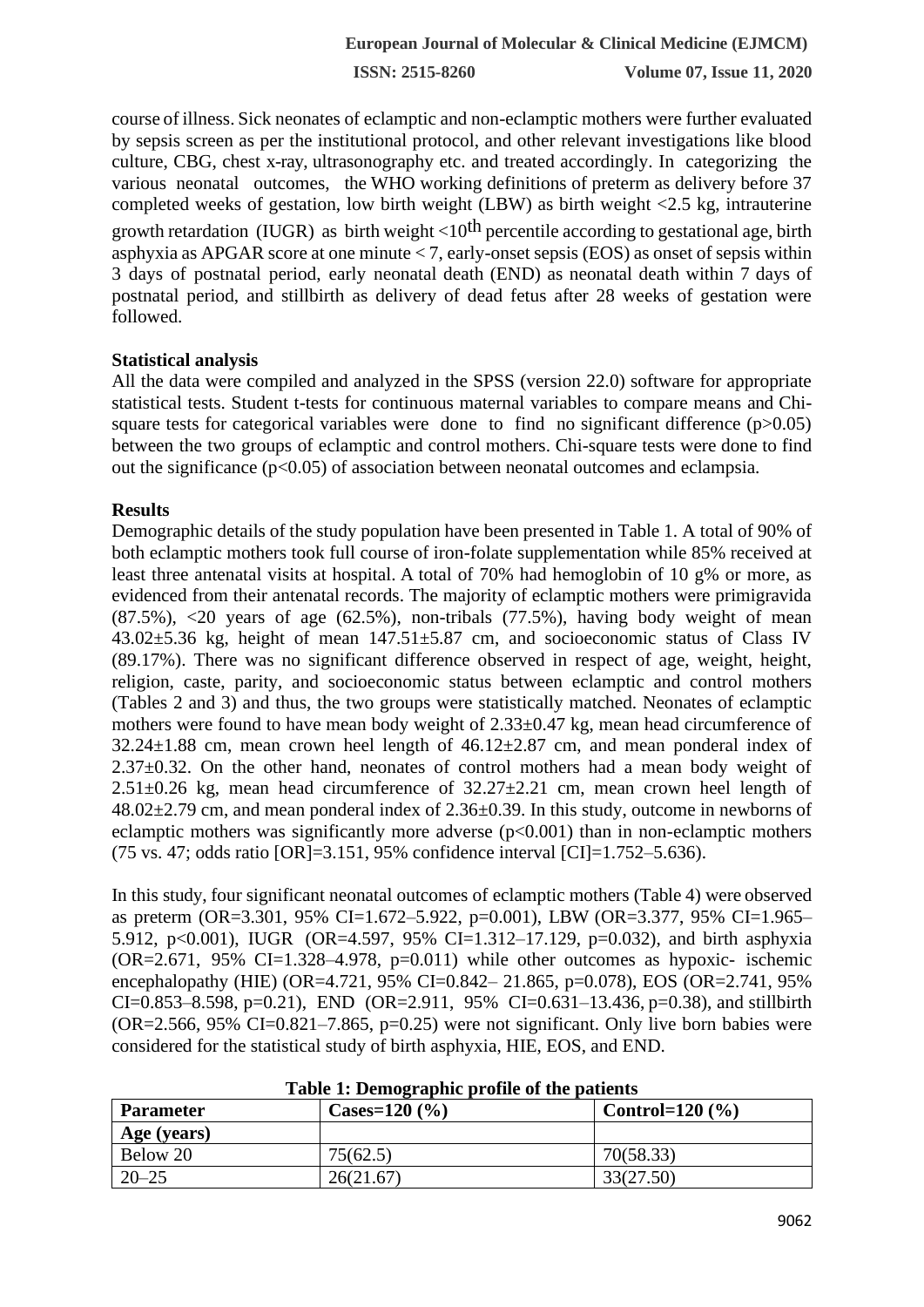## **European Journal of Molecular & Clinical Medicine (EJMCM)**

**ISSN: 2515-8260 Volume 07, Issue 11, 2020**

| Above 25              | 19(15.83)  | 17(14.17)  |
|-----------------------|------------|------------|
| <b>Parity</b>         |            |            |
| 0                     | 105(87.5)  | 96(80)     |
| 1                     | 15(12.5)   | 24(20)     |
| <b>Antenatal care</b> |            |            |
| $\leq$ 2 visits       | 18(15)     | 18(15)     |
| $\geq$ 3 visits       | 102(85)    | 102(85)    |
| Socioeconomic status  |            |            |
| Class III             | 13(10.83)  | 17(14.17)  |
| Class IV              | 107(89.17) | 103(85.83) |
| Weight (kg)           |            |            |
| $30 - 34$             | 14(11.67)  | 13(10.83)  |
| $35 - 39$             | 20(16.67)  | 19(15.83)  |
| $40 - 44$             | 62(51.66)  | 60(50)     |
| $45 - 50$             | 24(20)     | 25(20.83)  |
| >50                   | $\Omega$   | 3(2.5)     |
| Height (cm)           |            |            |
| $132 - 143$           | 20(16.67)  | 20(16.67)  |
| $145 - 150$           | 76(63.33)  | 72(60)     |
| $152 - 168$           | 24(20)     | 28(23.33)  |

## **Table 2: Student t-test of continuous variables of mothers**

| <b>Variable</b> | Category    | <b>Cases</b> | <b>Control</b> | p value |
|-----------------|-------------|--------------|----------------|---------|
|                 |             | (% )         | (%)            |         |
| Religion        | Hindu       | 95(79.17)    | 90(75)         | 0.39    |
|                 | Non-Hindu   | 25(20.83)    | 30(25)         |         |
| Caste           | General     | 93(77.5)     | 85(73.33)      | 0.47    |
|                 | Tribal      | 27(22.5)     | 35(29.17)      |         |
| Parity          | Nulliparous | 105(87.5)    | 96(80)         | 0.38    |
|                 | Multiparous | 15(12.5)     | 24(20)         |         |
| Socioeconomic   | Class-IV    | 110(91.67)   | 102(85)        | 0.44    |
| status          | Class-I-III | 10(8.33)     | 18(15)         |         |

#### **Table 3: Chi-square test of categorical variables of mothers**

| <b>Variables</b> | $\text{Cases} \ ( \text{Mean} \pm \text{SD} )$ | Control (Mean±SD) | <b>p</b> value |
|------------------|------------------------------------------------|-------------------|----------------|
| Age              | $20.19 \pm 1.33$                               | $20.39 \pm 1.54$  | 0.71           |
| Weight kg        | $43.02 \pm 5.36$                               | $42.34 \pm 5.39$  | 0.64           |
| Height cm        | $147.51 \pm 5.87$                              | $147.69 \pm 6.57$ | 0.87           |

# **Table 4: Outcomes of newborns to eclamptic and control mothers**.

| <b>Outcomes</b> | Case $n$ (%) Control n |                 | <b>Odds Ratio</b>   | <b>p</b> value |
|-----------------|------------------------|-----------------|---------------------|----------------|
|                 |                        | $\frac{(0)}{0}$ | $(C.I. 95\%)$       | (corrected)    |
| Preterm         | 49 (40.83)             | 12(10           | 3.301 (1.672-5.922) | 0.001          |
| LBW             | 65 (54.17)             | 34 (28.33)      | 3.377 (1.965-5.912) | < 0.001        |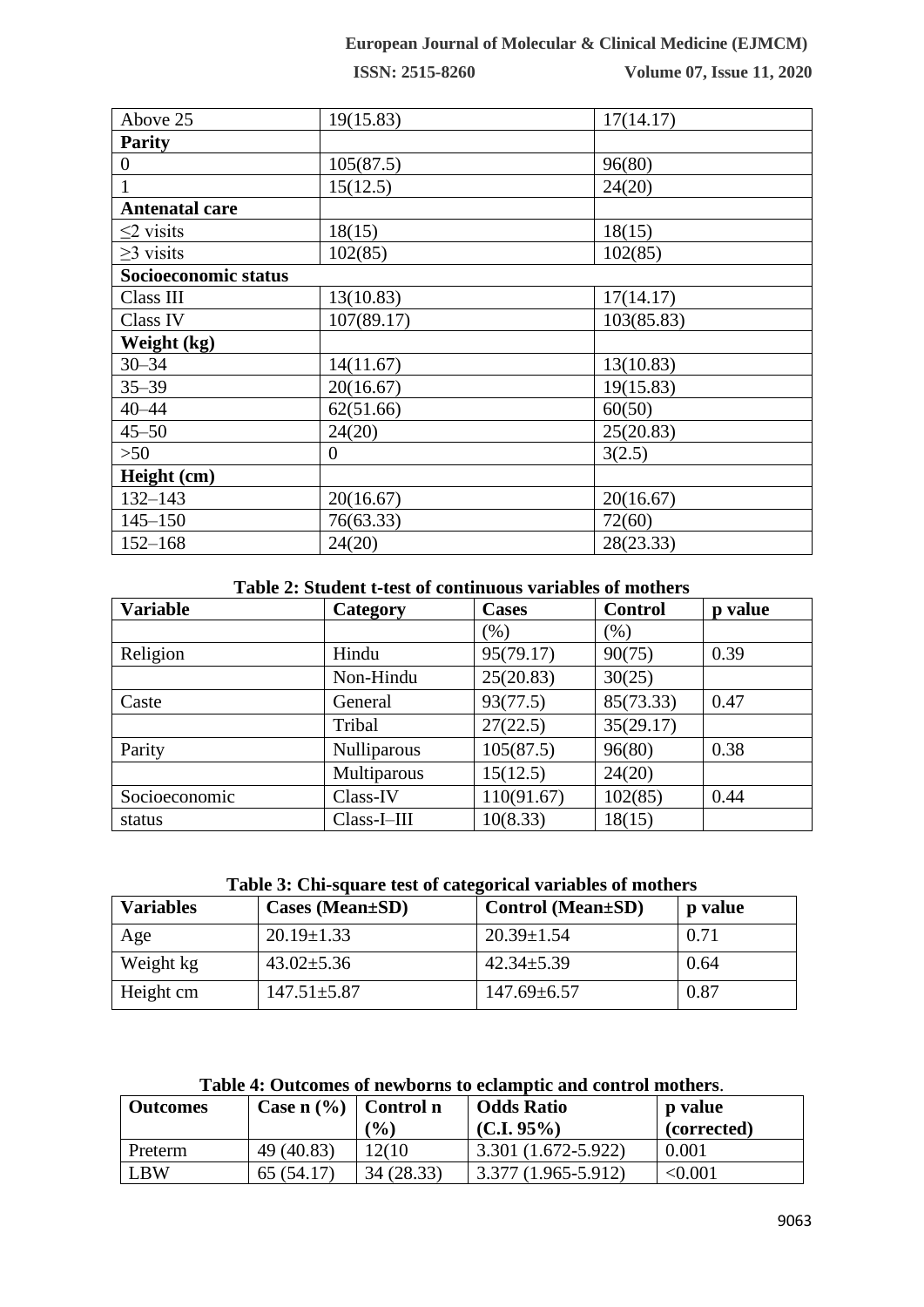## **European Journal of Molecular & Clinical Medicine (EJMCM)**

**ISSN: 2515-8260 Volume 07, Issue 11, 2020**

| <b>IUGR</b>    | 17(14.67) | 6(5)      | 4.597 (1.312-17.229)   | 0.032 |
|----------------|-----------|-----------|------------------------|-------|
| Birth asphyxia | 39(32.5)  | 22(18.33) | 2.671 (1.328-4.978)    | 0.011 |
| HIE            | 11(9.17)  | 3(2.5)    | $4.721(0.82 - 21.865)$ | 0.078 |
| <b>EOS</b>     | 12 (10)   | 5(4.17)   | 2.741 (0.853-8.598)    | 0.21  |
| <b>END</b>     | 6(5)      | 3(2.5)    | 2.911 V(0.631-13.436)  | 0.38  |
| Stillbirth     | 14(11.67) | 5(4.17)   | $2.566(0.821 - 7.865)$ | 0.25  |

#### **Discussion**

The incidence and mortality of eclampsia has fallen dramatically over the past decades. This is likely to be due to better antenatal care combined with improved social and economic conditions. However, in developing countries eclampsia still stands as one of the major complications of pregnancy. In this study, 76.67% of babies of eclamptic mothers  $(p<0.001)$ were born with adverse outcomes, which is comparable to the similar studies in India<sup>11-13</sup> and abroad.<sup>14-20</sup> In this study significantly more preterm babies were born to eclamptic mothers  $(40.83\%)$  (p=0.001). This is comparable to a study done by Singhal et al. which showed that 74.5% of babies were preterm<sup>13</sup> Shaheen et al. also reported 62.5% of preterm births <sup>15</sup> Parveen and Akhterreported 59%<sup>16</sup> while Jha et al. found 50%<sup>17</sup>of preterm births in their studies. In other similar studies, the percentage of preterm births observed by Yaliwal et al. was  $17\%$  <sup>12</sup>, 26.1% by George and Jeremiah<sup>14</sup>, and  $31.1\%$  by Sangkomkamhang et al.<sup>19</sup> This study also observed an increased incidence of late preterm births (34–36 weeks of gestation) with eclampsia being a significant risk factor ( $p=0.004$ ). This is comparable to the studies done by Carter et al.<sup>21</sup> and Patil and Patil<sup>22</sup> which suggested eclampsia as one of the most common comorbidities or variables associated with increased risk of late preterm birth. In this study, LBW babies were documented as a significant outcome of eclampsia LBW (OR=3.377, 95% CI=1.965–5.912, p<0.001). Parveen and Akhter and Singhal et al. observed  $70\%$ <sup>16</sup>, 68.6% <sup>13</sup>of preterm births, respectively, as compared to Sangkomkamhang et al. who found lesser percentage of 34.4%.<sup>19</sup> IUGR came out as a significant outcome (IUGR (OR=4.597, 95% CI=1.312–17.129, p=0.032) in our study, which is comparable to the observation done by Ayaz et al.<sup>20</sup>, while another study done by Sangkomkamhang et al. showed a lower incidence.<sup>19</sup>

This study also showed birth asphyxia as a significant outcome (OR=2.671, 95% CI=1.328– 4.978, p=0.011). This is in accordance with a similar study done by Ayaz et al. who recorded 42.46%  $^{20}$  birth asphyxia. Other studies by Yaliwal et al. and Singhal et al. reported lesser percentage of birth asphyxia in neonates of eclamptic mothers, i.e.,  $26\%^{12}$  and  $25.49\%^{13}$ , respectively. Several studies pertaining to outcomes of eclampsia had shown no statistical significance regarding  $HIE^{16}$ , EOS  $^{12,14,16}$ , stillbirth  $^{13-15}$ , and END.<sup>13-16,18</sup> These results were in accordance to our studies. This study was limited by its scope to consider the influence of the therapeutic intervention of eclampsia on the neonatal outcomes since; all patients were compulsorily treated with the institutional protocol of magnesium sulphate regime.

### **Conclusion**

Eclampsia is a serious risk to maternal health and fetal viability and is one of the important factors responsible for maternal and neonatal mortality and morbidity. We concluded that the eclampsia is an important cause of significant neonatal morbidity in terms of prematurity, LBW, IUGR, and birth asphyxia. It is a significant risk factor for late preterm births as well.

#### **Reference**

- 1. "Chapter 40: Hypertensive Disorders". Williams Obstetrics (24th ed.). McGraw-Hill Professional. 2014.
- 2. National Heart, Lung, and Blood Institute National High Blood Pressure Education Program. Report of the national high blood pressure education program working group